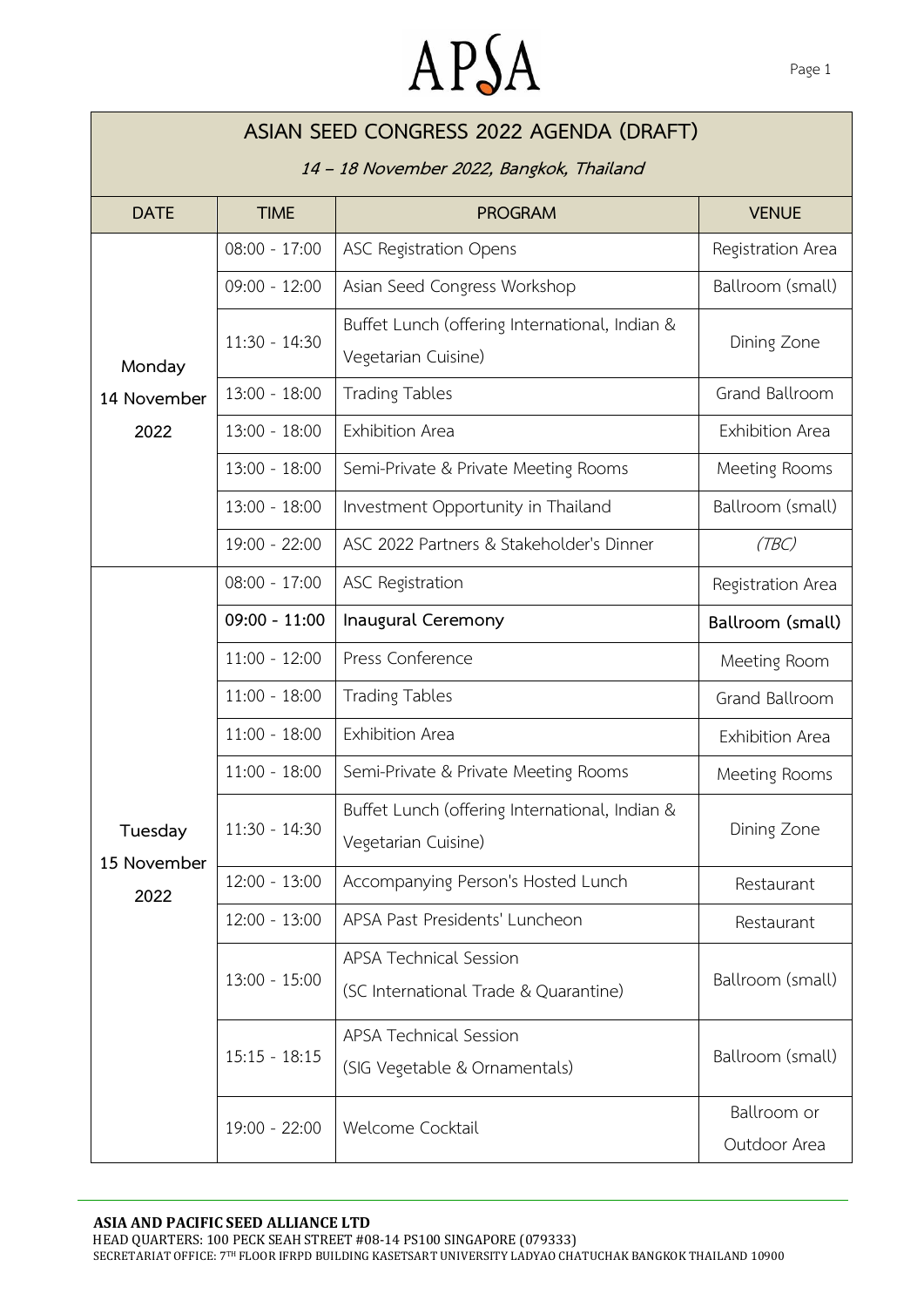## APSA

| ASIAN SEED CONGRESS 2022 AGENDA (DRAFT)  |                 |                                                                                   |                        |  |  |  |
|------------------------------------------|-----------------|-----------------------------------------------------------------------------------|------------------------|--|--|--|
| 14 - 18 November 2022, Bangkok, Thailand |                 |                                                                                   |                        |  |  |  |
| <b>DATE</b>                              | <b>TIME</b>     | <b>PROGRAM</b>                                                                    | <b>VENUE</b>           |  |  |  |
| Wednesday<br>16 November                 | $08:00 - 12:00$ | <b>ASC Registration</b>                                                           | Registration Area      |  |  |  |
|                                          | $08:00 - 18:00$ | <b>Trading Tables</b>                                                             | <b>Grand Ballroom</b>  |  |  |  |
|                                          | $08:00 - 18:00$ | Exhibition Area                                                                   | <b>Exhibition Area</b> |  |  |  |
|                                          | $08:00 - 18:00$ | Semi-Private & Private Meeting Rooms                                              | Meeting Rooms          |  |  |  |
|                                          | $08:30 - 11:00$ | APSA Seed Associations Meeting                                                    | Meeting Room           |  |  |  |
|                                          | $09:00 - 11:30$ | <b>APSA Technical Session</b><br>(SIG Field Corps)                                | Ballroom (small)       |  |  |  |
| 2022                                     | $09:00 - 17:00$ | Accompanying Person's Tour                                                        |                        |  |  |  |
|                                          | $11:30 - 14:30$ | Buffet Lunch (offering International, Indian &<br>Vegetarian Cuisine)             | Dining Zone            |  |  |  |
|                                          | $13:00 - 17:00$ | Grand Banquet Registration Opens                                                  | Registration Area      |  |  |  |
|                                          | $13:00 - 17:30$ | <b>APSA Technical Session</b><br>(SC Intellectual Property Rights & Biodiversity) | Ballroom (small)       |  |  |  |
|                                          | $19:00 - 21:00$ | APSA Young Club                                                                   | (TBC)                  |  |  |  |
|                                          | $08:00 - 13:00$ | AGM 2022 Registration Opens                                                       | Registration Area      |  |  |  |
|                                          | $08:00 - 17:00$ | Grand Banquet Registration Opens                                                  | Registration Area      |  |  |  |
|                                          | $08:00 - 12:00$ | <b>Trading Tables</b>                                                             | Grand Ballroom         |  |  |  |
|                                          | $08:00 - 12:00$ | Exhibition Area                                                                   | <b>Exhibition Area</b> |  |  |  |
| Thursday                                 | $08:00 - 12:00$ | Semi-Private & Private Meeting Rooms                                              | Meeting Rooms          |  |  |  |
| 17 November<br>2022                      | $08:30 - 11:30$ | <b>APSA Technical Session</b><br>(SC Seed Technology)                             | Ballroom (small)       |  |  |  |
|                                          | $11:00 - 14:00$ | Buffet Lunch (offering International, Indian &<br>Vegetarian Cuisine)             | Dining Zone            |  |  |  |
|                                          | $14:00 - 17:00$ | Annual General Meeting (AGM 2022)                                                 | Ballroom (small)       |  |  |  |
|                                          | 19:00 - 23:00   | Grand Banquet                                                                     | Grand Ballroom         |  |  |  |